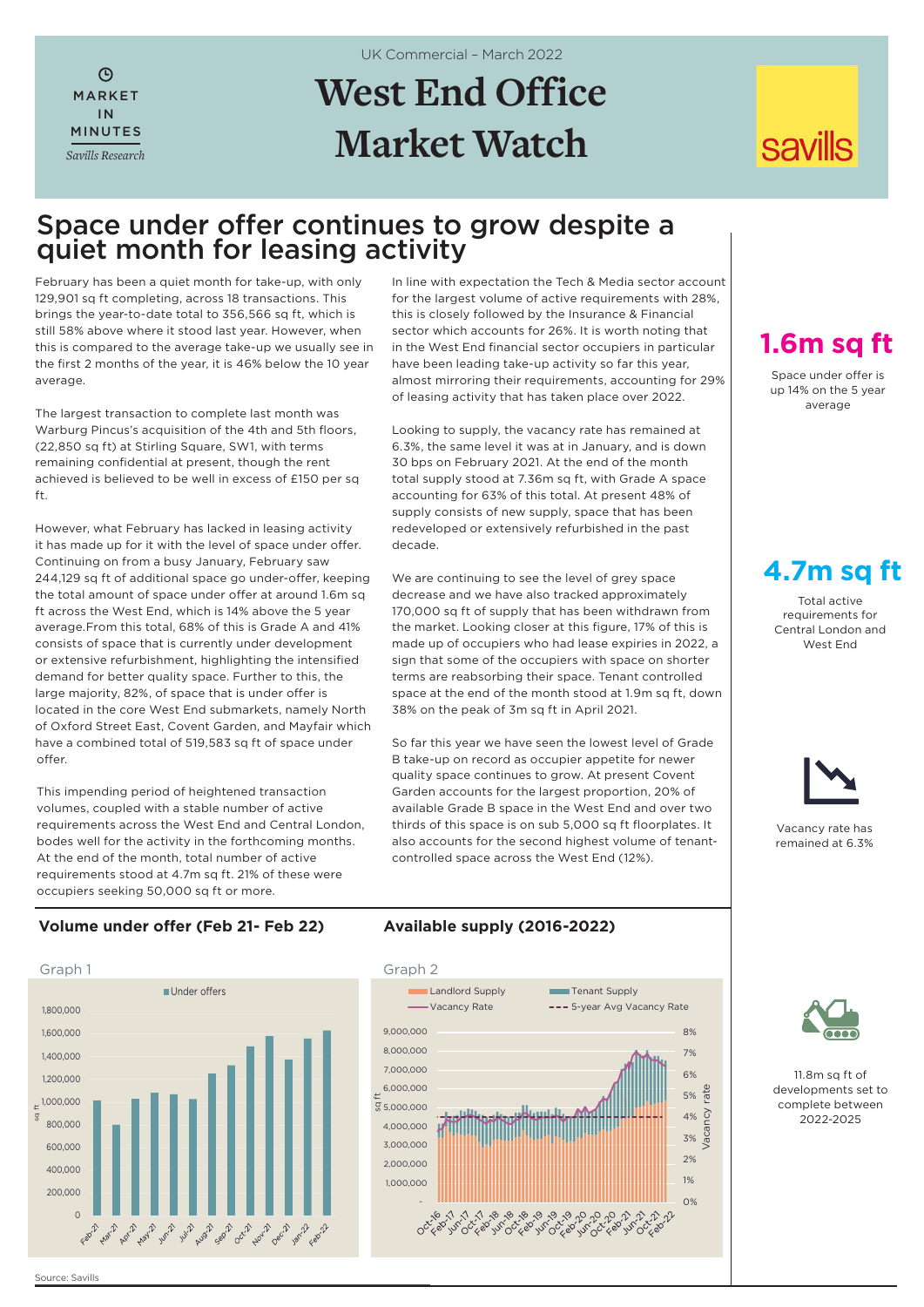## Analysis close up

#### **Monthly take-up**

Table 1

|               | Sq ft   | % Grade A | 12 month<br>rolling take-<br><b>up</b> | Total     | % Grade A | % chg on prev<br>month' | Vacancy<br>$(\%)$ |
|---------------|---------|-----------|----------------------------------------|-----------|-----------|-------------------------|-------------------|
| $Mar-21$      | 383,838 | 82%       | 1,744,295                              | 7,803,002 | 60%       | 4.7%                    | 6.9%              |
| Apr-21        | 135,196 | 84%       | 1,834,969                              | 8,065,784 | 60%       | 3.4%                    | 7.1%              |
| $May-21$      | 295,885 | 87%       | 2,015,784                              | 7,850,537 | 60%       | $-2.7%$                 | 6.9%              |
| $Jun-21$      | 244,971 | 82%       | 2,067,407                              | 7,780,829 | 61%       | $-0.9%$                 | 6.8%              |
| $Jul-21$      | 591,959 | 84%       | 2,575,023                              | 8,062,280 | 60%       | 3.6%                    | 7.0%              |
| Aug-21        | 307,234 | 85%       | 2,741,250                              | 7,689,936 | 60%       | $-4.6%$                 | 6.7%              |
| Sep-21        | 624,206 | 85%       | 3,182,290                              | 7,755,911 | 62%       | 0.9%                    | 6.7%              |
| $Oct-21$      | 477,335 | 88%       | 3,598,795                              | 7,758,457 | 62%       | 0.0%                    | 6.7%              |
| <b>Nov-21</b> | 292,474 | 87%       | 3,804,332                              | 7,575,307 | 61%       | $-2.4%$                 | 6.5%              |
| <b>Dec-21</b> | 612,861 | 85%       | 4,191,948                              | 7,520,627 | 62%       | $-0.7%$                 | 6.4%              |
| $Jan-22$      | 226,665 | 79%       | 4,364,177                              | 7,359,960 | 62%       | $-2.1%$                 | 6.3%              |
| $Feb-22$      | 129.901 | 83%       | 4.322.525                              | 7.362.908 | 63%       | 0.0%                    | 6.3%              |

|            | Sq ft   | % change on<br>previous year | % Grade A |  |
|------------|---------|------------------------------|-----------|--|
| Jan-Feb 21 | 225,989 | $-56%$                       | 69%       |  |
| Jan-Feb 22 | 356,566 | 58%                          | 83%       |  |

|                | <b>Top</b><br>achieved | Average |                |         |                |  |  |  |
|----------------|------------------------|---------|----------------|---------|----------------|--|--|--|
| £ per<br>sq ft |                        | Grade A | <b>Grade B</b> | Prime*  | Rent<br>free** |  |  |  |
| Mar-21         | £122.50                | £86.00  | £66.70         | £118.50 | 27             |  |  |  |
| Apr-21         | £121.00                | £95.50  | £70.00         |         |                |  |  |  |
| May-21         | £117.50                | £83.76  | N/A            |         |                |  |  |  |
| $Jun-21$       | £115.00                | £78.53  | £58.67         | £116.75 | 26             |  |  |  |
| $Jul-21$       | £111.25                | £73.02  | £69.13         |         |                |  |  |  |
| Aug-21         | £155.00                | £77.13  | £46.66         |         |                |  |  |  |
| Sep-21         | £127.50                | £82.36  | £54.36         | £120.00 | 24             |  |  |  |
| $Oct-21$       | £136.50                | £81.45  | £45.83         |         |                |  |  |  |
| <b>Nov-21</b>  | £117.50                | £82.98  | £58.79         |         |                |  |  |  |
| Dec-21         | £120.00                | £73.67  | £52.77         | £116.86 | 24             |  |  |  |
| $Jan-22$       | £150.00                | £80.96  | £45.44         |         |                |  |  |  |
| Feb-22         | £95.00                 | £72.50  | £37.81         |         |                |  |  |  |

### **Supply**

Table 2

|               | Sq ft   | % Grade A | 12 month<br>rolling take-<br><b>up</b> | Total     | % Grade A | % chg on prev<br>month | Vacancy rate<br>$(\%)$ |
|---------------|---------|-----------|----------------------------------------|-----------|-----------|------------------------|------------------------|
| Mar-21        | 383,838 | 82%       | 1,744,295                              | 7,803,002 | 60%       | 4.7%                   | 6.9%                   |
| Apr-21        | 135,196 | 84%       | 1,834,969                              | 8,065,784 | 60%       | 3.4%                   | 7.1%                   |
| $May-21$      | 295,885 | 87%       | 2,015,784                              | 7,850,537 | 60%       | $-2.7%$                | 6.9%                   |
| <b>Jun-21</b> | 244,971 | 82%       | 2,067,407                              | 7,780,829 | 61%       | $-0.9%$                | 6.8%                   |
| <b>Jul-21</b> | 591,959 | 84%       | 2,575,023                              | 8,062,280 | 60%       | 3.6%                   | 7.0%                   |
| Aug-21        | 307,234 | 85%       | 2,741,250                              | 7,689,936 | 60%       | $-4.6%$                | 6.7%                   |
| $Sep-21$      | 624,206 | 85%       | 3,182,290                              | 7,755,911 | 62%       | 0.9%                   | 6.7%                   |
| $Oct-21$      | 477,335 | 88%       | 3,598,795                              | 7,758,457 | 62%       | 0.0%                   | 6.7%                   |
| <b>Nov-21</b> | 292,474 | 87%       | 3,804,332                              | 7,575,307 | 61%       | $-2.4%$                | 6.5%                   |
| <b>Dec-21</b> | 612,861 | 85%       | 4,191,948                              | 7,520,627 | 62%       | $-0.7%$                | 6.4%                   |
| Jan-22        | 226,665 | 79%       | 4,364,177                              | 7,359,960 | 62%       | $-2.1%$                | 6.3%                   |
| Feb-22        | 129,901 | 83%       | 4,322,525                              | 7,362,908 | 63%       | 0.0%                   | 6.3%                   |

#### **Year to date take-up Development pipeline**

Table 3 Table 4

| Sq ft | Refurb    | Devs      | Total      | % Pre-let |
|-------|-----------|-----------|------------|-----------|
| 2022  | 1,013,478 | 2,187,109 | 3,200,587  | 43%       |
| 2023  | 1,507,743 | 1,984,800 | 3,492,543  | 10%       |
| 2024  | 631,004   | 1,806,642 | 2,437,646  | 6%        |
| 2025  | 795.909   | 1,853,880 | 2,649,789  | O%        |
| Total | 3,948,134 | 7,282,431 | 11,780,565 | 16%       |

#### **Rents Demand & Under-offers**

Table 5 Table 6

٠

| West End Potential Requirements<br>(sqft) | 1.9 <sub>m</sub> |
|-------------------------------------------|------------------|
| West End Active Requirements (sq<br>ft)   | 4.7 <sub>m</sub> |
| West End Total Requirements (sq ft)       | 6.5m             |
| % change on 12 month ave                  | $-4%$            |
| Total under offer (sq ft)                 | 1.63m            |
| Under offer this month (sq ft)            | 244.129          |
| % change on average (total)               | 49%              |
| Landlord controlled supply                | 75%              |
| Tenant controlled supply                  | 25%              |

\*Average prime rent is for preceding 3 months

\*\* Average rent free on leases of 10 years with no breaks for preceding 3 months

Note: Completions due in the next 6 months are included in the current supply figures